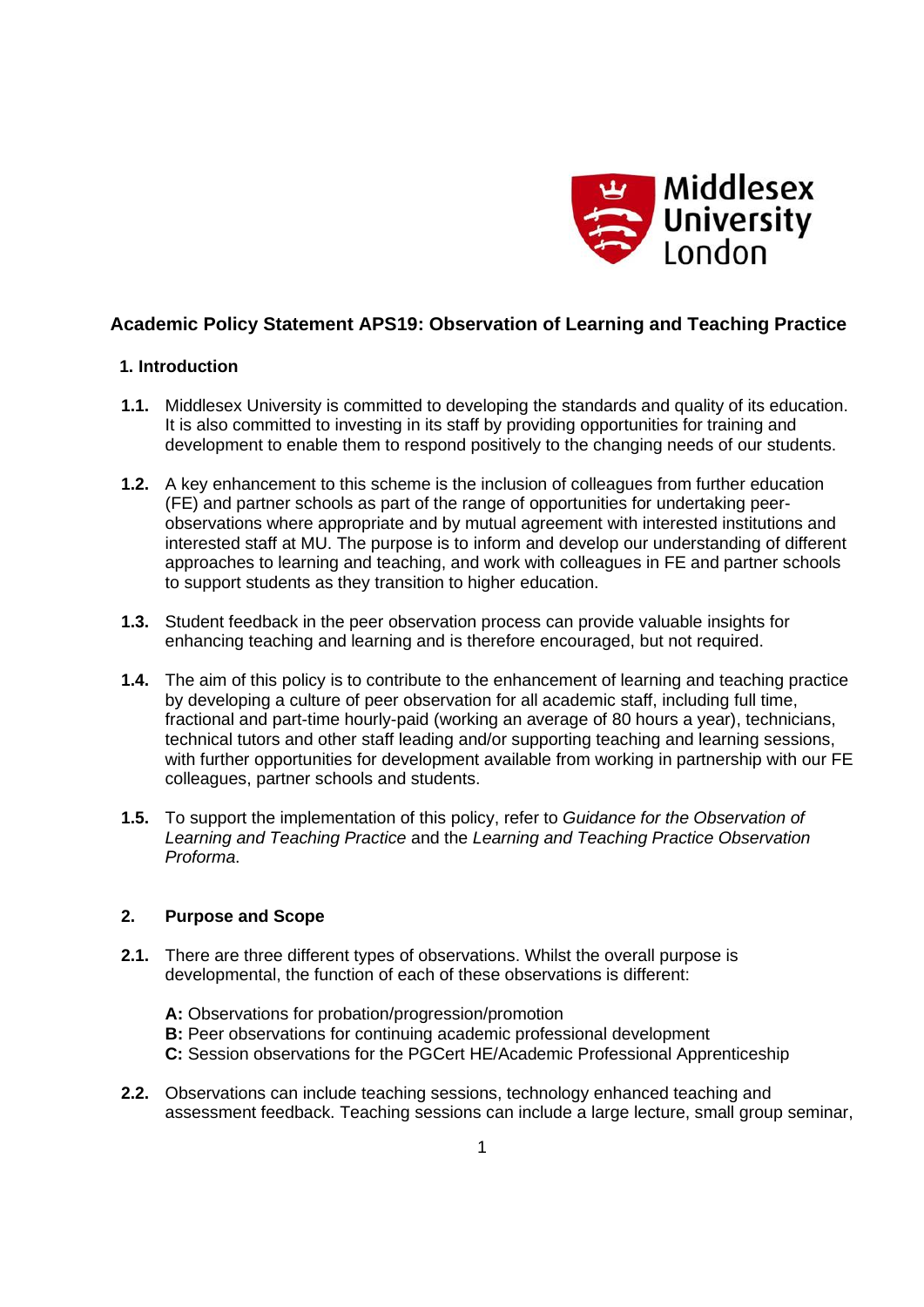one-to-one tutorial, research supervision session, field trip, laboratory workshop or studiobased work, on-line group-work, learning sessions taking place within a workplace/practice setting/placement. It can also include discussion of assessment practices or plans for other innovations. It can take place in any medium e.g., as an online session, a CPD seminar or a public engagement event.

- **2.3.** The same observation proforma can be used for all types of observation, using the relevant section(s).
- **2.4.** It is important that the feedback from observations and subsequent discussions are supportive, positive, constructive, collegiate and, remain confidential as far as possible (i.e., not discussed by the observer with peers unless part of the formal process, or as agreed with the person observed).

# **A: Observations for probation/progression/promotion**

- **2.5.** As part of the probationary report for new members of staff, two observations must take place to assess the performance of the new member of staff.
- **2.6.** Observations are also required for progression through the lecturer to senior lecturer scale and for all academic promotion purposes (except to Senior Manager).
- **2.7.** The completed observation proforma will be provided by the person being observed to their line manager (e.g., Head of Department) or nominee, which will form part of the report to their line manager (e.g., Head/Dean of School and/or Executive Dean of Faculty as appropriate). See also 3.8

## **B: Peer observations for continuing development of academic professional practice**

- **2.8.** The purpose of peer observation is developmental and intended to enable academic staff to become better practitioners. Peer observation is expected to be beneficial for the person observing (i.e., the observer) and the person being observed (i.e., the observee), and facilitate sharing of good practice across the University.
- **2.9.** Observations are a supportive way to enhance the quality of teaching and student learning as the process includes opportunities for
	- meaningful exchanges on learning and teaching practice for the benefit of learners
	- facilitating critical reflection in both the observer and the person who is observed
	- learning from colleagues who adopt different approaches and/or work in different contexts etc
	- challenging our assumptions about effective teaching and student learning
	- sharing best practice, knowledge and expertise
- **2.10.** The aim of the observation and reflective encounter is to provide a valuable positive learning experience for both the person being observed and the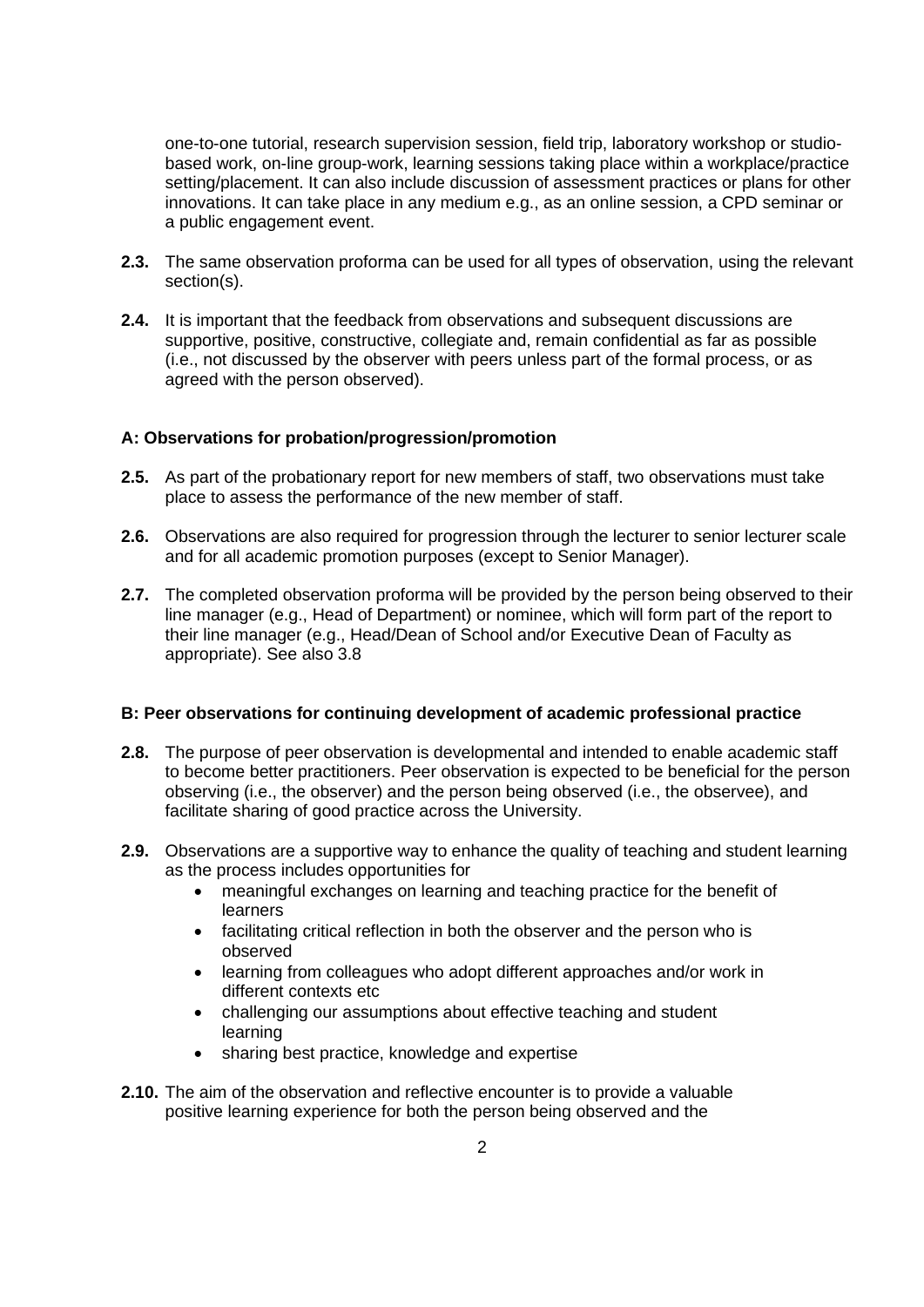observer. This relies on a professional trusted relationship between the person being observed and the person observing.

- **2.11.** Peer-observations cycles may focus a particular theme across the Department/School/Faculty. This will be agreed locally (within the Department/School/Faculty) prior to observations being arranged.
- **2.12.** Staff are encouraged to use peer observation to identify individual teaching-related development needs e.g., the observee may decide which aspect of their practice to focus on and receive feedback from the observer (e.g., something in development, or a problematic area they would like feedback on). This can result in staff trying out new ideas, reaffirming what is being done or modifying existing practices.
- **2.13.** Both observer and observee may wish to discuss the use of observation as an example of continuing professional development in their annual appraisal discussion with their line manager or nominee, respecting the limits of confidentiality agreed between the observer and observee.
- **2.14.** Using the relevant section of the proforma, good practice and development needs can be agreed between the observer and observe and signed by both parties and each retain a copy.
- **2.15.** An anonymized summary (Section G of the proforma) will be sent to the Head of Department (or nominee), by the observer, for collation to inform departmental/faculty staff development planning. The collated summary can be included in the Annual Monitoring and Enhancement process, for sharing good practice within the Department and across the Faculty and University.

# **C: Session observations for the PG Cert Higher Education and Academic Professional Apprenticeship**

- **2.16.** Observations form an important part of the PG Cert Higher Education programme and the Academic Professional Apprenticeship. The purpose is developmental.
- **2.17.** Observations take place over the period of the provision and are organized within the provision.

## **3. Responsibilities**

## **A: Observations for probation, progression and promotion**

- **3.1** The Executive Dean has overall responsibility for ensuring that observations take place for
	- probation
	- progression
	- academic staff promotions (excluding to Senior Manager)
- **3.2** The Executive Dean will delegate responsibility for organising observations to meet these purposes to Heads of Departments. The Head of Department shall inform observees when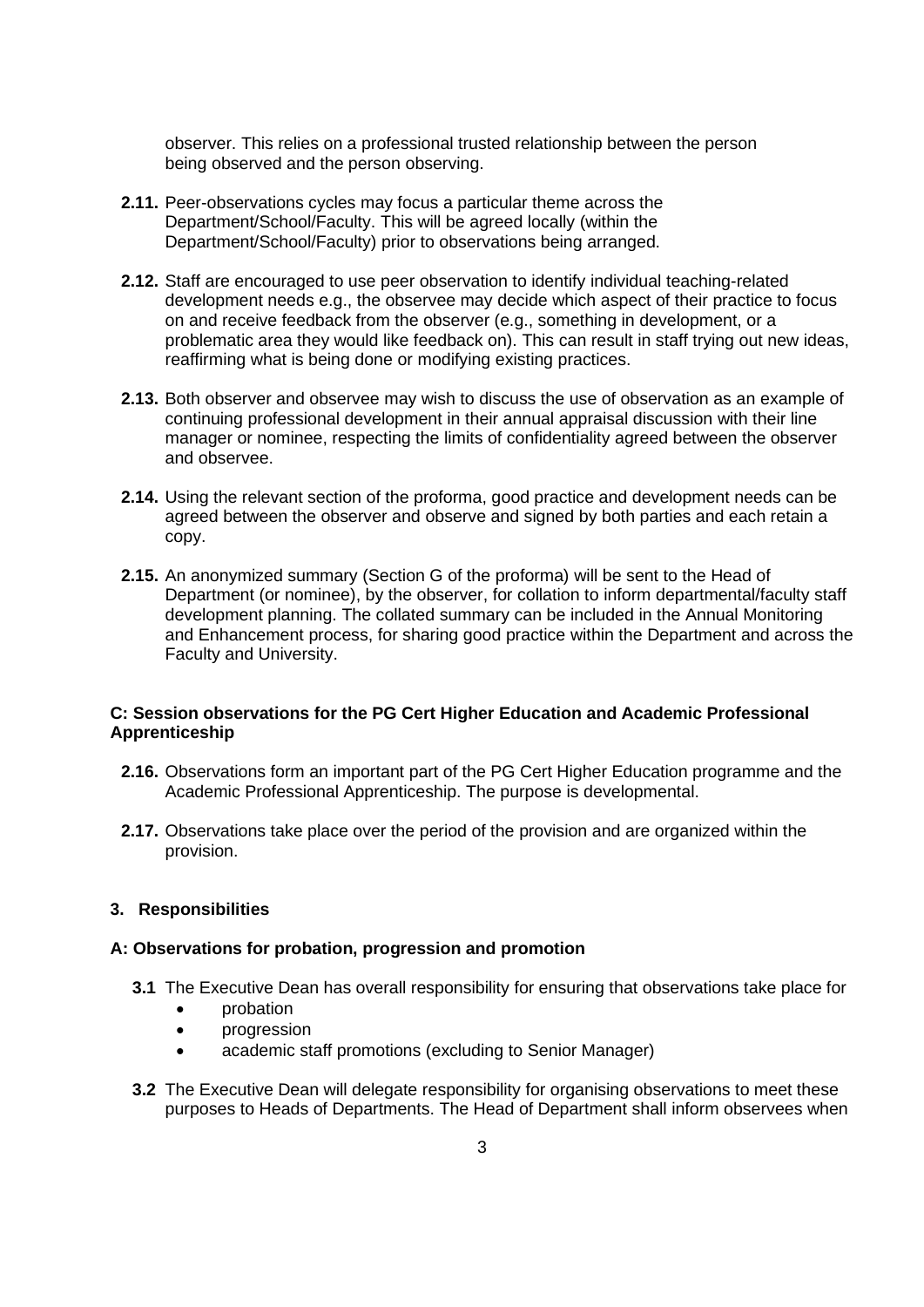an observation is required and, where appropriate, who shall be the observer.

**3.3** Observations for probation/progression/promotion are undertaken by the relevant line manager (e.g., Head of Department) or a designated senior and more experienced academic than the person being observed.

#### **B: Peer observations for continuing development of academic professional practice**

- **3.4** The Head of Department has responsibility for ensuring that peer observations take place annually for all academic staff. These may be arranged within Departments, within Schools/Faculties, and/or across Faculties with the support of Deputy Deans.
- **3.5** The Head of Department (or nominee) is responsible for ensuring peer observations are planned in an equitable and transparent manner, with the agreement of staff involved.
- **3.6** While there are benefits to reciprocal peer observations, opportunities for learning from peer feedback can be gained from working with different colleagues, within and across departments/faculties, as well as with colleagues from FE colleges and partner schools and inviting student feedback. Such arrangements for peer observations will be agreed and planned in advance with those involved.

#### **C: Session observation for the PGCert HE/Academic Professional Apprenticeship**

- **3.7** The programme leader is responsible for organizing observations for participants on the PG Cert Higher Education or Academic Professional Apprenticeship. The participant will discuss this with their Head of Department, where appropriate, whether an observation from their programme may meet the purpose of the annual peer observation process.
- **3.8** Where appropriate, and by mutual agreement between the individual and the Head of Department, one completed summative teaching observation from the Middlesex University PGCertHE or Academic Professional Apprenticeship provision may be used to meet the purpose of probation requirements.

## **4. Confidentiality**

- **4.1.** The relevant section of the proforma must be signed by both parties.
- **4.2.** Completed observation proformas for the purpose of:
	- probation,
	- progressing
	- academic staff promotions (excluding to Senior Manager)

must be sent to the line manager i.e., normally the Head of Department (and may be seen by others, such as the Executive Dean, the Deputy Vice-Chancellor, where relevant), hence there are limits to confidentiality.

## **4.3. Details of peer observations remain confidential, as far as possible, between the parties involved unless the observed member of staff decides otherwise. For**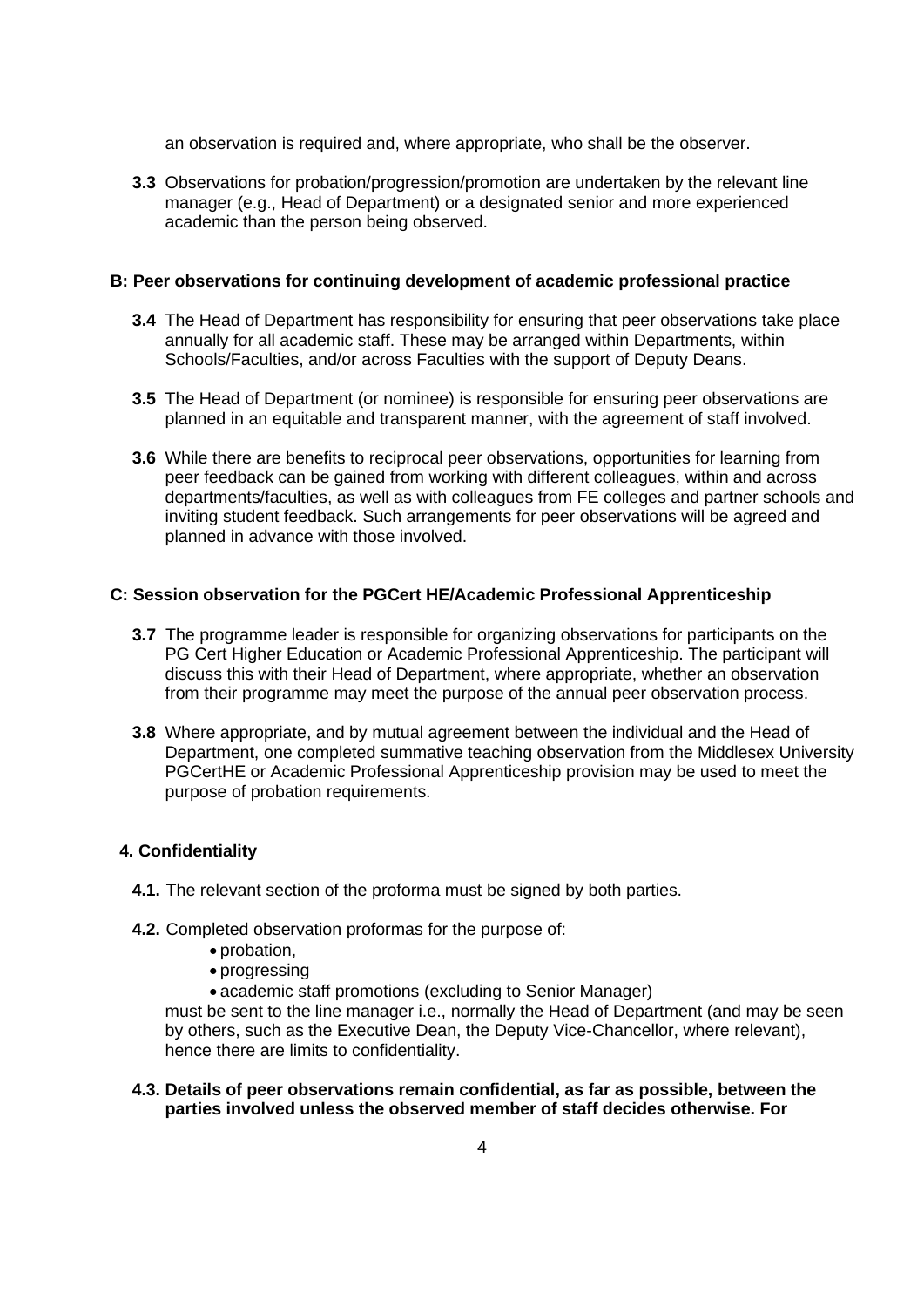**example, the observee may wish to share the feedback form with their appraiser or line manager or include it in their portfolio during a promotions round. Summarized anonymous feedback from peer observations will be used to inform departmental staff development needs and share good practice. The observer may also wish to discuss insights from the observation process, respecting the limits of confidentiality agreed with the person observed. It is not appropriate for an observer to discuss an observation with peers unless agreed with the person observed.** 

**4.4.** Session observations for the PG Cert Higher Education and Academic Professional Apprenticeship are confidential to the participant and programme tutor. A participant may choose to include them in support of an application for progression or promotion or share them with their appraiser.

# **5. Frequency**

- 5.1 Observations for probation shall be according to the relevant policy.
- 5.2 Observations for progression/promotion are to be undertaken in-line with the relevant policy.
- 5.3 Peer observations are organized each academic year. Staff can expect to participate in peer observation (as an observer and as an observee) at least once per academic year.

# **6. Preparation**

- 6.1 Both parties need to ensure they are prepared for observations through appropriate staff development.
- 6.2 Prior to the observation both parties need to discuss and agree arrangements and share relevant information in preparation for the observation.
- 6.3 It is good practice for the person being observed to prepare a lesson plan (or learning session plan) which can be discussed with the observer before the start of the session.

# **7. Associated Documents**

- Session Observation Proforma
- [Lesson Plan Template](#page-6-0)
- Guidance for Observing Learning and Teaching Sessions

# **8. Associated Policies**

- Academic Probation Policy
- Progression Academic Promotion criteria and procedures for Grade 7 and 8
- Academic Promotion for all other grades
- Appraisal Policy Academic Staff
- Recruitment and Selection Guidance
- Coaching and Mentoring Policy
- PG Cert HE/Academic Professional Apprenticeship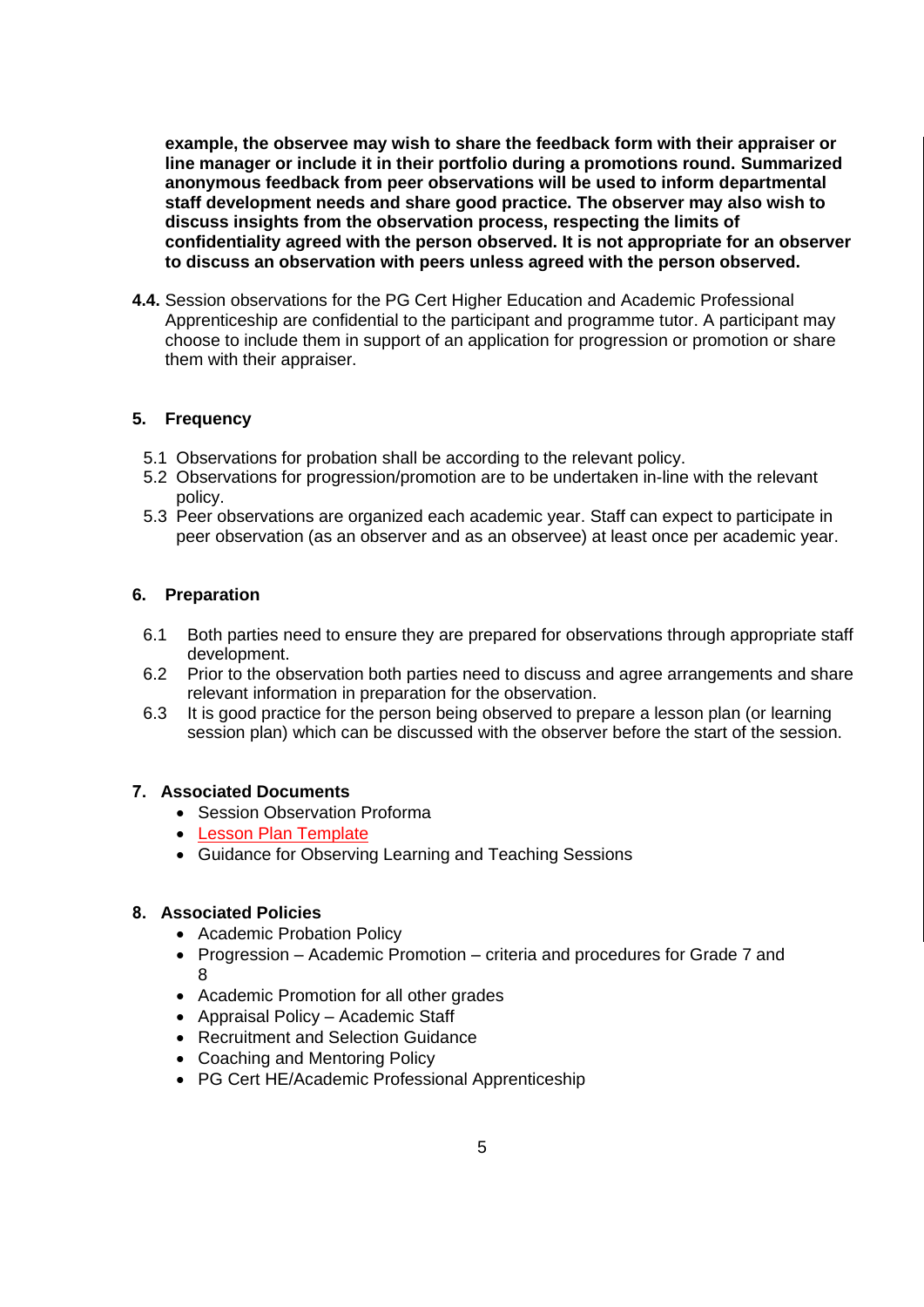| <b>Revision history</b>             | Revisions to this policy were considered and approved by Learning and<br>Teaching Committee, and endorsed by Academic Board on 18 February 2020.<br>This policy is due for review in March 2025. |  |  |
|-------------------------------------|--------------------------------------------------------------------------------------------------------------------------------------------------------------------------------------------------|--|--|
| Author(s)                           | Dr Tracey Cockerton, Deputy Dean,<br>Faculty of Professional and Social Sciences<br>Chair, Enhancement Sub-Committee                                                                             |  |  |
| Date of publication                 | March 2020                                                                                                                                                                                       |  |  |
| <b>Senior Management</b><br>sponsor | Professor Andrea Dlaska<br>Deputy Vice-Chancellor, Learning and Innovation                                                                                                                       |  |  |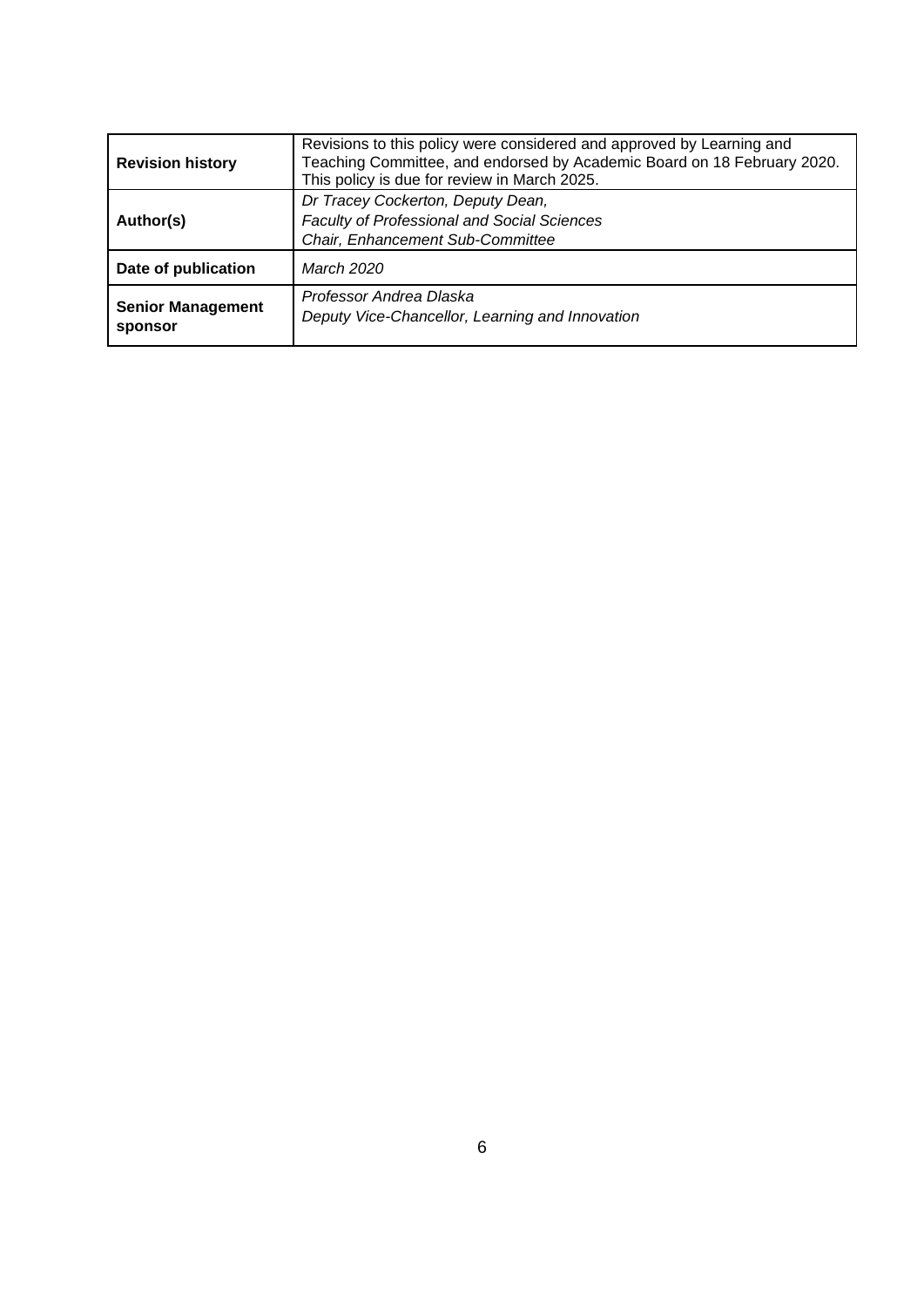

# <span id="page-6-0"></span>**Example Lesson Plan Template**

| Lecturer:                                                                                                                                 | Subject:              | Date:         |                                                  |  |
|-------------------------------------------------------------------------------------------------------------------------------------------|-----------------------|---------------|--------------------------------------------------|--|
| Student Year/Level:                                                                                                                       | Student number:       | Any specific  | needs/considerations?:                           |  |
| Risks assessed?                                                                                                                           | Student profile:      | student body? | Resources used to reflect the                    |  |
| Is lesson being recorded/captured?: Y/N                                                                                                   |                       |               | Has permission been sought for<br>recording? Y/N |  |
| <b>CONTEXT/TOPIC</b>                                                                                                                      | <b>Learning Week:</b> |               |                                                  |  |
| LEARNING OUTCOMES (These must be written as achievable; they ought be reviewed at the end<br>of the lesson in a summary/plenary session): |                       |               |                                                  |  |
| By the end of the session students should be able to:                                                                                     |                       |               |                                                  |  |
| Links to:                                                                                                                                 |                       |               |                                                  |  |
| Module learning outcomes:                                                                                                                 |                       |               |                                                  |  |
| Other modules within programme of study:                                                                                                  |                       |               |                                                  |  |
| Online resources:                                                                                                                         |                       |               |                                                  |  |
| <b>LESSON FORMAT</b>                                                                                                                      |                       |               | <b>Time</b>                                      |  |
| <b>BEFORE LESSON ACTIVITIES:</b>                                                                                                          |                       |               | <b>Time</b>                                      |  |
| <b>DURING lesson activities:</b>                                                                                                          |                       |               |                                                  |  |
| Teacher explanations - theory and application.                                                                                            |                       |               |                                                  |  |